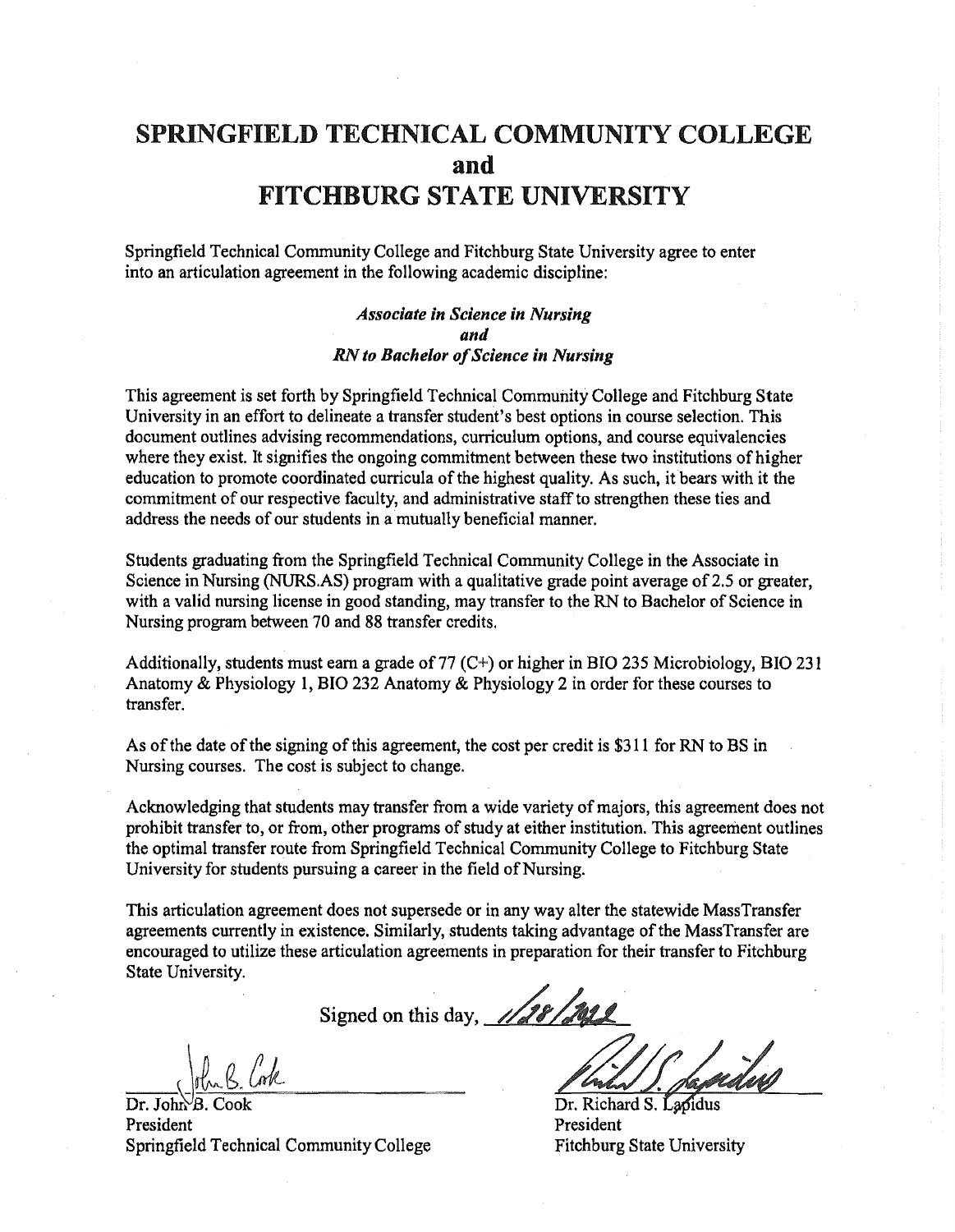# *TRANSFER ARTICULATION AGREEMENT*

**Between** 

### Springfield Technical Community College *and*  Fitchburg State University m Associate in Science in Nursing

# RN to Bachelor of Science in Nursing

This agreement is effective as of January 2022 and will remain in effect until January 2024 with the provision that the tenns specified herein will continue to apply to graduates who transfer from Springfield Technical Community College to Fitchburg State University, within one year of the expiration of this agreement. The faculty at both institutions agree to meet annually to review the agreement and discuss modifications.

For: Springfield Technical Community College For: Fitchburg State University

Christopher Scott Dean of Health and Patient Simulation

Geraldine de Berly Vice President Academic Affairs

Debbie Benes

Dr. Deborah Benes<br>Disa Fugiel Dr. Deborah Benes<br>Director of Nursing Department Chairperson, Nu Department Chairperson, Nursing

Dr. Meg Hoey

Dean of Health and Natural Sciences

Dr. Catherine Canney Interim Provost and Vice President for Academic Affairs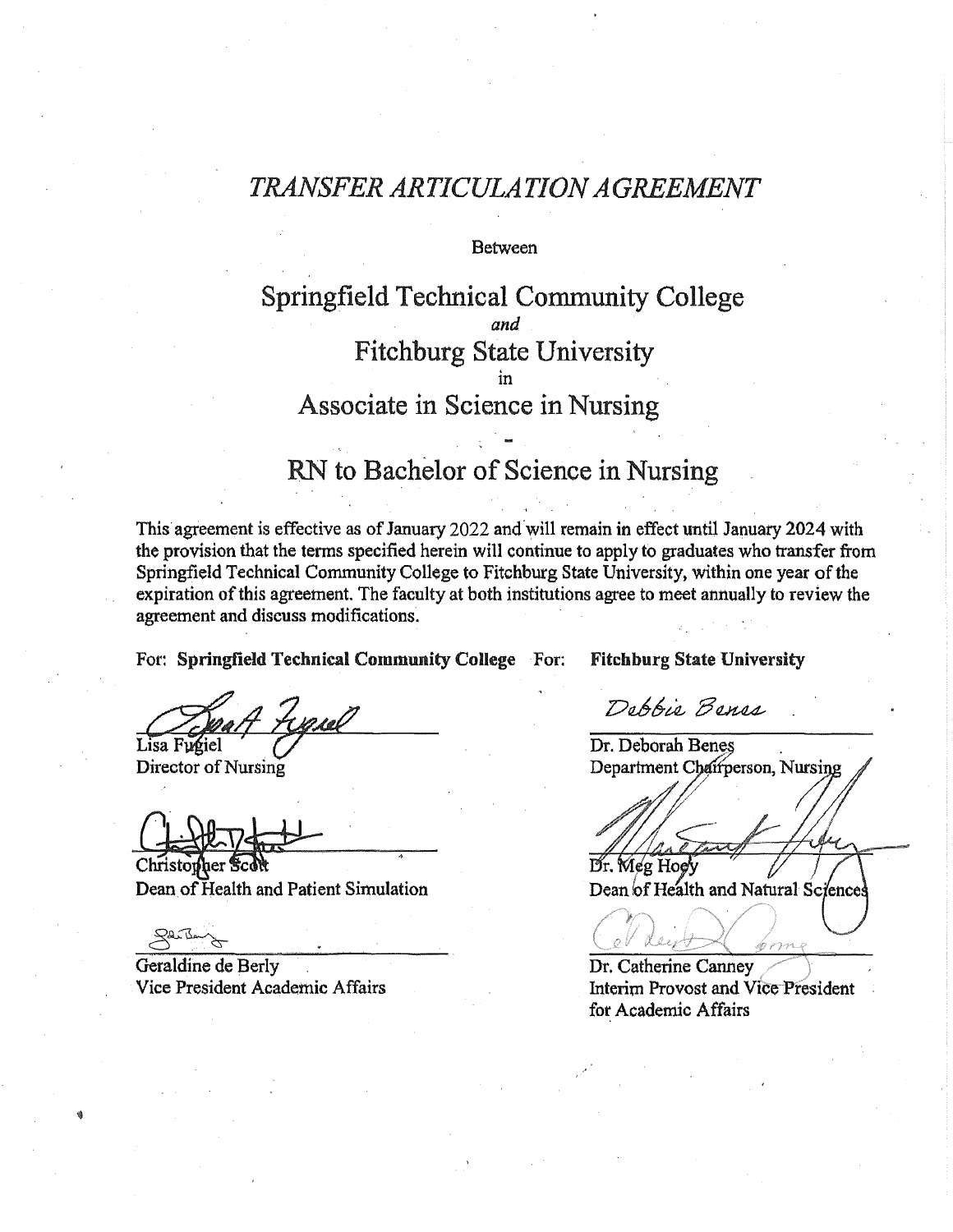### STCCand FSU Associate to Bachelor Completion Degree Plan Table for Nursing

| <b>Springfield Technical Community College</b> |                                              |                                                                           |                | <b>Fitchburg State University</b> |                                                                                                                                                                      |  |
|------------------------------------------------|----------------------------------------------|---------------------------------------------------------------------------|----------------|-----------------------------------|----------------------------------------------------------------------------------------------------------------------------------------------------------------------|--|
| Nursing (NURS.AS)*                             |                                              |                                                                           |                | <b>RN to BS in Nursing</b>        |                                                                                                                                                                      |  |
| <b>Credits</b>                                 |                                              |                                                                           | <b>Credits</b> |                                   |                                                                                                                                                                      |  |
| 8                                              | <b>NUR 101</b>                               | Nursing 1                                                                 | 3              | <b>NURS 2500</b>                  | Pathopharmacology                                                                                                                                                    |  |
| 1                                              | <b>NUR 124</b>                               | <b>Issues in Nursing 1</b>                                                | 3              | <b>NURS 2600</b>                  | Pathopharmacology II                                                                                                                                                 |  |
| 9                                              | <b>NUR 121</b>                               | <b>Nursing 2</b>                                                          | 4              | <b>NURS 2900</b>                  | Medical-Surgical Nursing I                                                                                                                                           |  |
| 3                                              | <b>NUR 204</b>                               | <b>Pharmacology for Nurses</b>                                            | 5              | <b>NURS 3200</b>                  | <b>Core Concepts of Mental Health</b>                                                                                                                                |  |
| 9                                              | <b>NUR 201</b>                               | Nursing 3                                                                 | 5              | <b>NURS 3300</b>                  | Maternal-Newborn Nursing I                                                                                                                                           |  |
| 9                                              | <b>NUR 221</b>                               | Nursing 4                                                                 | 5              | <b>NURS 3400</b>                  | <b>Medical-Surgical Nursing II</b>                                                                                                                                   |  |
| 1                                              | <b>NUR 224</b>                               | <b>Issues in Nursing 2</b>                                                | $\overline{5}$ | <b>NURS 3900</b>                  | <b>Pediatric Nursing</b>                                                                                                                                             |  |
|                                                |                                              |                                                                           | 10             | <b>NURS 1990</b>                  | <b>Nursing Electives</b>                                                                                                                                             |  |
|                                                |                                              |                                                                           |                |                                   | Nursing courses transfer in a group                                                                                                                                  |  |
| $\overline{3}$                                 | <b>ENG 101</b>                               | <b>English Composition 1</b>                                              | 3              | <b>ENGL 1100</b>                  | Writing I, ART, W                                                                                                                                                    |  |
| $\overline{3}$                                 | <b>ENG 102</b>                               | <b>English Composition 2</b>                                              | 3              | <b>ENGL 1200</b>                  | Writing II, ART, WIL                                                                                                                                                 |  |
| 3<br>1                                         | <b>BIO 231* and</b><br><b>BIO 231L*</b>      | Anatomy & Physiology 1 and<br>Lab: Anatomy & Physiology 1                 | 4              | <b>BIOL 1200</b>                  | Anatomy & Physiology I, LAB, PL                                                                                                                                      |  |
| 3<br>1                                         | BIO 232 <sup>*</sup> and<br><b>BIO 232L*</b> | Anatomy & Physiology 2 and<br>Lab: Anatomy & Physiology 2                 | 4              | <b>BIOL 1300</b>                  | Anatomy & Physiology II, LAB, PL                                                                                                                                     |  |
| 3<br>1                                         | <b>BIO 235* and</b><br><b>BIO 235L*</b>      | Microbiology and<br>Lab: Microbiology                                     | 4              | <b>BIOL 2700</b>                  | <b>Medical Microbiology</b>                                                                                                                                          |  |
| 3                                              | <b>PSY 101</b>                               | <b>General Psychology</b>                                                 | 3              | <b>PSY 1100</b>                   | Intro to Psychological Science, CTW, HMN, PL                                                                                                                         |  |
| 3                                              | <b>PSY 210</b>                               | Lifespan Human Growth and Development                                     | $\overline{3}$ | <b>PSY 1200</b>                   | Lifespan Development, CTW, HMN, DP, PL                                                                                                                               |  |
| 3                                              | SOC 101                                      | Introduction to Sociology                                                 | $\overline{3}$ | <b>SOC 1100</b>                   | Intro to Sociology, CTW, HMN, GDC, CV, DP                                                                                                                            |  |
| $\overline{3}$                                 | <b>EL-GEN</b>                                | <b>General Elective</b>                                                   | $\overline{3}$ |                                   | Elective - Recommend MAT 115 Statistics,<br>PHL 110 World Religions, PHL 201<br>Contemporary Ethical Problems or PHL 255<br>Ethics in Social Work and Human Services |  |
| $\overline{70}$                                | <b>Total Credits for associate degree</b>    |                                                                           | 70             | <b>Transferred Credits</b>        |                                                                                                                                                                      |  |
|                                                |                                              | <b>ECALIMAS mush house grades of Ct on bigher (as 77 and of 400)</b> in a |                | ada Midalelana Mdada Hatana       | للمستقطعات                                                                                                                                                           |  |

\*Courses must have grades of C+ or higher (or 77 out of 100} in order to transfer to Fitchburg State University.